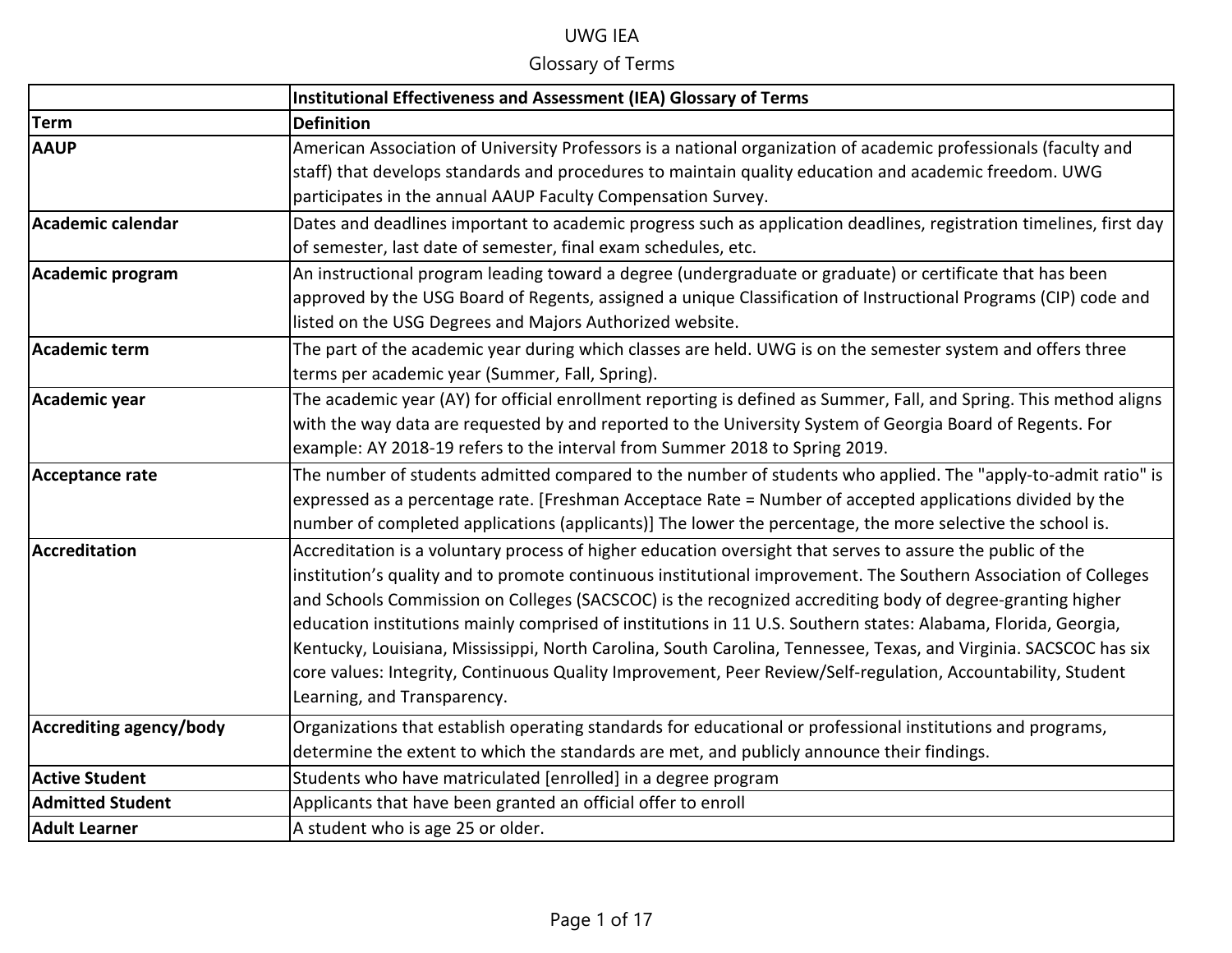| <b>Advanced Placement (AP)</b>   | College-level courses taught in high school. Students may take an examination at the completion of the course;                         |
|----------------------------------|----------------------------------------------------------------------------------------------------------------------------------------|
| <b>Courses</b>                   | acceptable scores allow students to earn college credit toward a degree, certificate, or other formal award. For a                     |
|                                  | list of acceptable scores for UWG course credit, please see:                                                                           |
|                                  | https://www.westga.edu/administration/vpaa/assets/docs/AP Final Version June 2017.pdf                                                  |
| Age at Term                      | The age of a student calculated as of a specific date in that term (Summer: July 15th, Fall: October 15th, Spring:                     |
|                                  | March 1st) using Date of Birth                                                                                                         |
| American Indian or Alaska        | A person having origins in any of the original peoples of North and South America (including Central America) who                      |
| <b>Native</b>                    | maintains cultural identification through tribal affiliation or community attachment. (IPEDS definition)                               |
| Applicant                        | An individual who has fulfilled the institution's requirements to be considered for admission (including payment or                    |
|                                  | waiving of the application fee, if any) and who has been notified of one of the following actions: admission,                          |
|                                  | nonadmission, placement on waiting list, or application withdrawn by applicant or institution.                                         |
| Asian                            | A person having origins in any of the original peoples of the Far East, Southeast Asia, or the Indian Subcontinent,                    |
|                                  | including, for example, Cambodia, China, India, Japan, Korea, Malaysia, Pakistan, the Philippine Islands, Thailand,                    |
|                                  | and Vietnam. (IPEDS definition)                                                                                                        |
| Audit/auditing (a class)         | Term used when a student elects to take a course, but does not wish to receive credit for the course toward a                          |
|                                  | degree or other formal award.                                                                                                          |
|                                  | <b>Baccalaureate Degree (Bachelor)</b> Students may earn a Bachelor degree by satisfactorily completing the required minimum number of |
|                                  | undergraduate credits/units in courses numbered 1000 through 4999, including all university core curriculum                            |
|                                  | requirements, degree requirements, and departmental requirements. A minimum GPA of 2.0 or better on a 4.0                              |
|                                  | system, both overall and in the major and minor fields (if applicable) is required. Certain programs require grade                     |
|                                  | point averages higher than 2.0. Certain programs may require more than 120 credit hours.                                               |
| <b>Black or African American</b> | A person having origins in any of the black racial groups of Africa. (IPEDS definition)                                                |
| <b>BOR (Board of Regents)</b>    | University System of Georgia Board of Regent's (19 members-7 year terms) has oversight of Georgia's 26 colleges                        |
|                                  | and universities, the Georgia Archives, and the Georgia Public Library System. The Board elects a Chancellor to                        |
|                                  | serve as Chief Administrative Officer of the USG.                                                                                      |
| <b>Carnegie Classification</b>   | A framework for classifying colleges and universities in the United States. The framework primarily serves                             |
|                                  | educational and research purposes, where it is often important to identify groups of roughly comparable                                |
|                                  | institutions. UWG is classified as R3.                                                                                                 |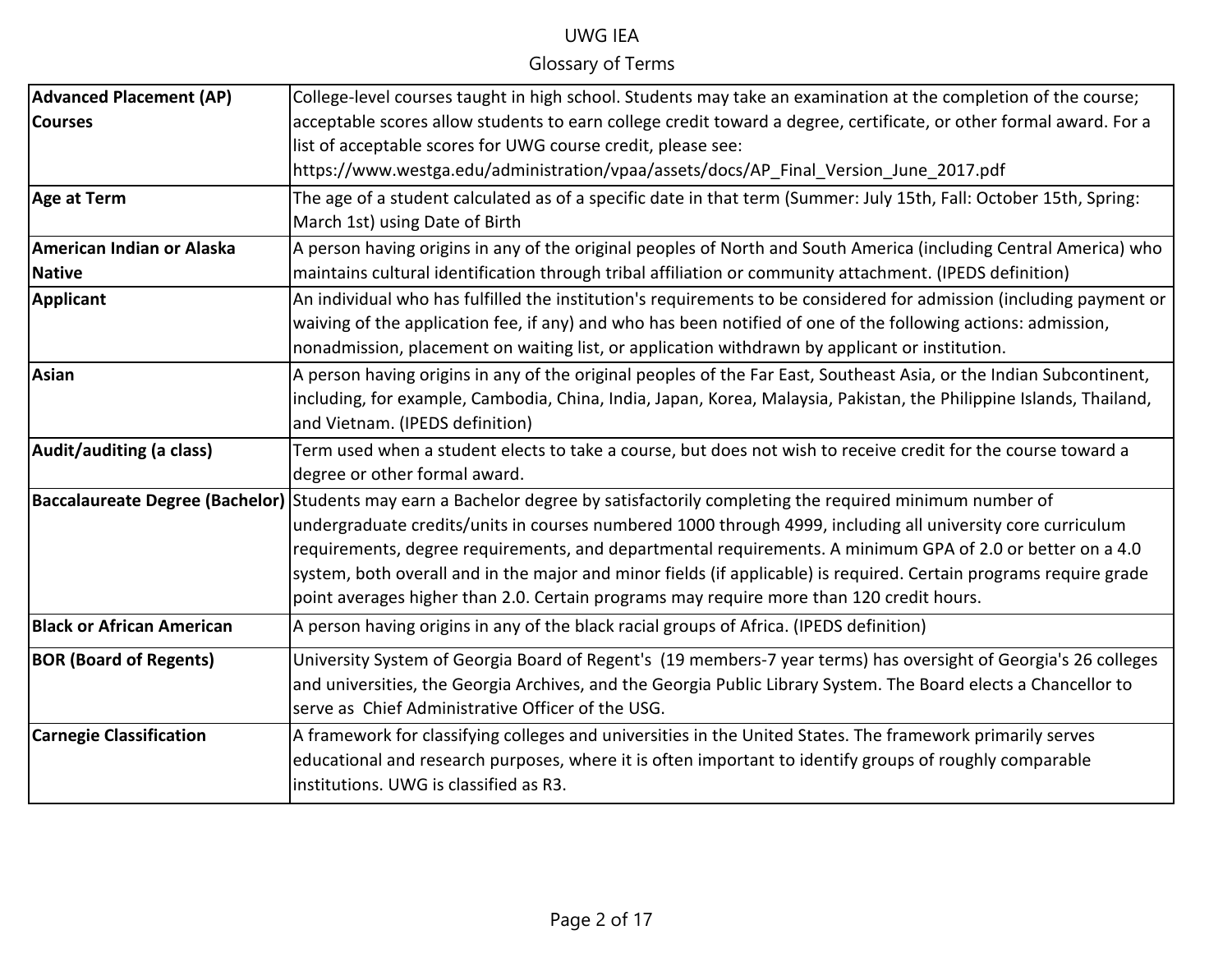| Carnegie credit hour                                                  | Standardized measurement of educational credit based on minutes of instruction per credit hour. In the Carnegie<br>classification system, one credit hour equals a minimum of 750 lecture minutes of instruction per semester. Lab<br>credit hours are based on a minimum of 1500 instructional minutes per semester. For a three credit hour lecture<br>course, a student will attend a minimum of 2250 minutes of course instruction in one semester to earn three<br>credit hours. See also Credit hour.                           |
|-----------------------------------------------------------------------|---------------------------------------------------------------------------------------------------------------------------------------------------------------------------------------------------------------------------------------------------------------------------------------------------------------------------------------------------------------------------------------------------------------------------------------------------------------------------------------------------------------------------------------|
| <b>Census Date</b>                                                    | Recognized enrollment figures based on data captured at a specific time in the semester determined by the USG<br>Board of Regents. See Mid-Term Census Date and End of Term Census Date.                                                                                                                                                                                                                                                                                                                                              |
|                                                                       | Official enrollment figures are based census date.<br>USG defines CENSUS DATES table - http://www.usg.edu/research/data_reporting_systems/academic_data_mart                                                                                                                                                                                                                                                                                                                                                                          |
|                                                                       | <b>USG Mid-Term</b>                                                                                                                                                                                                                                                                                                                                                                                                                                                                                                                   |
|                                                                       | Semester ADC Census I Date ADC I Due Date                                                                                                                                                                                                                                                                                                                                                                                                                                                                                             |
|                                                                       | July 15<br>Summer<br>July 8                                                                                                                                                                                                                                                                                                                                                                                                                                                                                                           |
|                                                                       | Fall<br>October 7<br>October 14                                                                                                                                                                                                                                                                                                                                                                                                                                                                                                       |
|                                                                       | March 3<br>Spring<br>February 22                                                                                                                                                                                                                                                                                                                                                                                                                                                                                                      |
|                                                                       | USG End-Of-Term                                                                                                                                                                                                                                                                                                                                                                                                                                                                                                                       |
|                                                                       | Semester ADC II Census Date<br><b>ADC II Due Date</b>                                                                                                                                                                                                                                                                                                                                                                                                                                                                                 |
|                                                                       | Summer<br>August 6<br>August 13                                                                                                                                                                                                                                                                                                                                                                                                                                                                                                       |
|                                                                       | Fall<br>December 20<br>January 7                                                                                                                                                                                                                                                                                                                                                                                                                                                                                                      |
|                                                                       | May 12<br>May 21<br>Spring                                                                                                                                                                                                                                                                                                                                                                                                                                                                                                            |
| <b>CIP Codes (Classification of</b><br><b>Instructional Programs)</b> | A standard numerical and terminological classification system for secondary and postsecondary instructional<br>programs. The federally designated six-digit code (in the form xx.xxxx) identifies instructional program specialties<br>within educational institutions to facilitate the organization, collection, and reporting of degree program data to<br>various government and higher education organizations for use in surveys and databases. CIP codes are assigned<br>to each degree program at the time it is established. |
| <b>Classification (Student Level)</b>                                 | The student's level of progress toward a degree based on the number of credit hours earned. Freshman (First-year)<br>$= 0$ to 29 accumulated credit hours, Sophomore = 30 to 59 accumulated credit hours, Junior = 60 to 89<br>accumulated credit hours, Senior = 90 or more accumulated credit hours; Graduate students are categorized as<br>Graduate Level.                                                                                                                                                                        |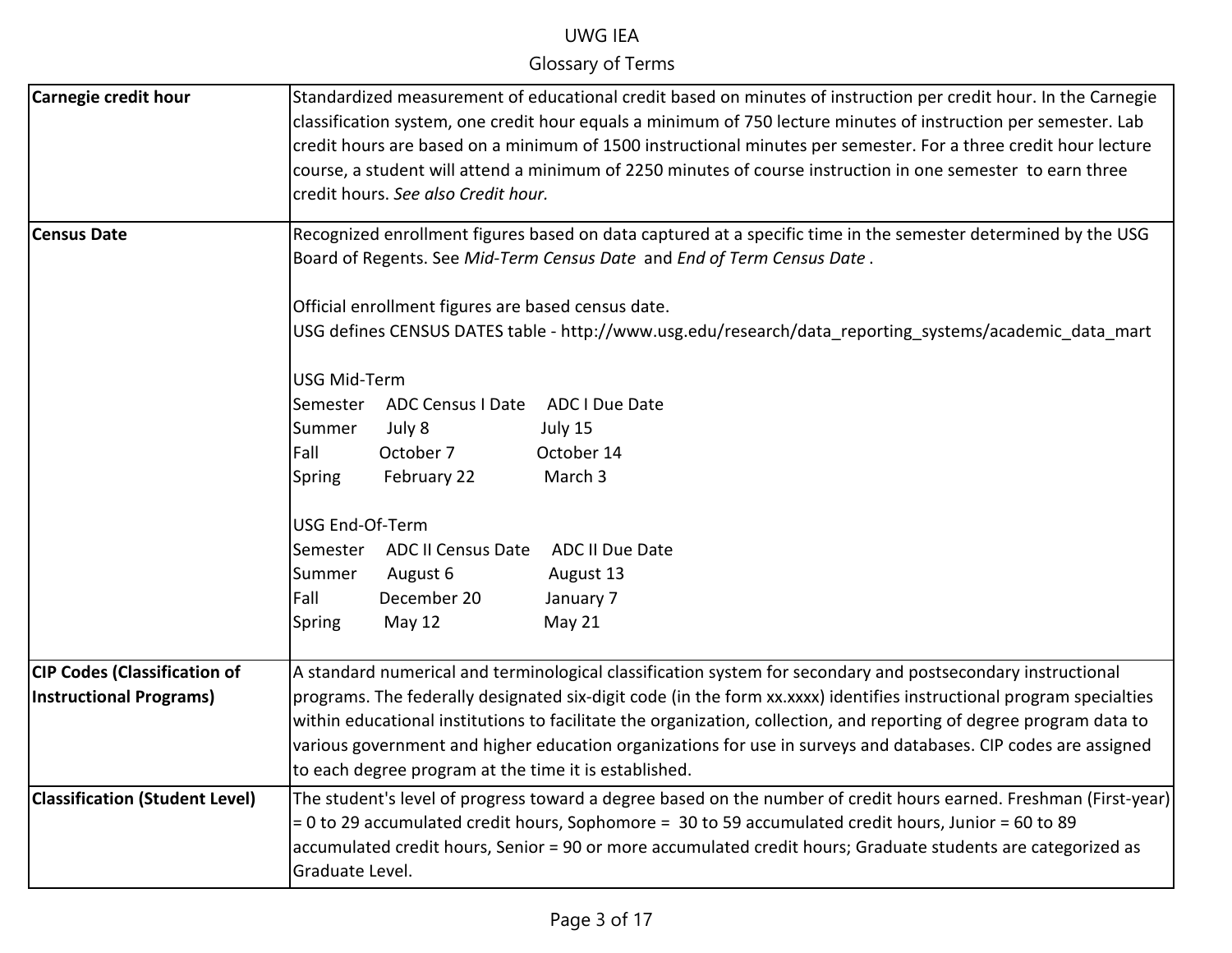| <b>Cohort</b>                | A specific group of students sharing one or more common characteristic or experience within a defined time                                                           |
|------------------------------|----------------------------------------------------------------------------------------------------------------------------------------------------------------------|
|                              | period established for tracking purposes. For IEA reports, cohorts usually consist of full-time enrolled, first year                                                 |
|                              | students who begin college in a given term.                                                                                                                          |
| <b>Completer</b>             | A student who receives a degree, diploma, certificate, or other formal award. In order to be considered a<br>completer, the degree/award must actually be conferred. |
| Common Data Set (CDS)        | A collaborative initiative between the higher education community and representative publishers of national                                                          |
|                              | surveys to establish standards, definitions, and reporting format for institutional data, with emphasis on                                                           |
|                              | undergraduate education. The collection of datapoints presented in the CDS includes: enrollment, degrees                                                             |
|                              | conferred, profile of first-year students, statistics and policies on admissions, academic offerings and policies,                                                   |
|                              | student life, annual expenses, financial aid, faculty profile, and class sizes.                                                                                      |
| Concentration                | A designated group of courses within a major that establishes a focus area of learning                                                                               |
| Continuing education         | non-credit non-degree program or workshop                                                                                                                            |
| Continuing student           | A student who is continuing from previous term at the same program level.                                                                                            |
| <b>Core Curriculum</b>       | Also called General Education (GenEd). Sixty (60) semester hours of credit comprising the four major areas of                                                        |
|                              | humanities, sciences and mathematics, social sciences, and courses related to the major.                                                                             |
| Course enrollment            | Number of students enrolled in each course as of the mid-term census date for the semester.                                                                          |
| <b>Credit by examination</b> | Credit granted upon the successful completion of a standardized test such as the examinations offered by the                                                         |
|                              | College Level Examination Program (CLEP). (The grade "K" appears on the record.)                                                                                     |
| <b>Credit course</b>         | A course that, if successfully completed, can be applied toward the number of credit hours required for                                                              |
|                              | completion of degree, diploma, certificate, or other formal award.                                                                                                   |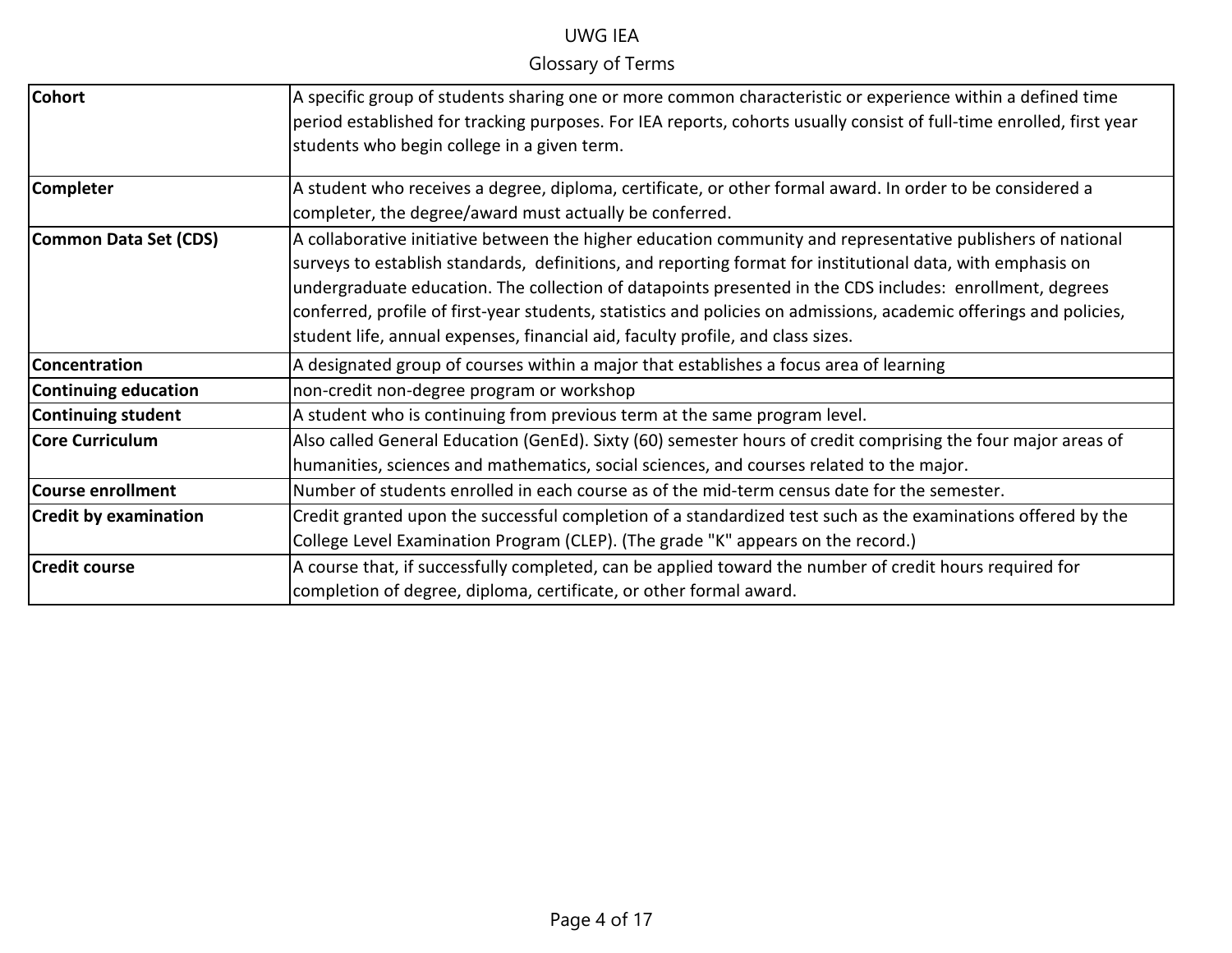| <b>Credit hour</b>        | A unit of measure representing the equivalent of an hour (50 minutes) of instruction per week over the entire 15       |
|---------------------------|------------------------------------------------------------------------------------------------------------------------|
|                           | week term. 750 minutes of instruction makes one lecture credit hour. Lab credit hours are based on a minimum of        |
|                           | 1500 instructional minutes per semester. For a three credit hour lecture course, a student will attend a minimum       |
|                           | of 2250 minutes of course instruction in one semester to earn three credit hours. It is applied toward the total       |
|                           | number of credit hours necessary to complete the requirements of a degree, diploma, certificate, or other formal       |
|                           | award.                                                                                                                 |
|                           |                                                                                                                        |
|                           | Lab credit hours, or practical application laboratory/studio credits, may be required in scientific or skill-intensive |
|                           | programs (such as art). It often involves the development of manual skills, requires limited out-of-class              |
|                           | assignments per week, and is generally under the direct supervision of an instructor. Emphasis is on the use of        |
|                           | equipment, tools, machines, or other technologies often found within a laboratory or studio environment.               |
|                           | UWG grants one semester hour of credit for work equivalent to a minimum of one hour (50 minutes) of in-class or        |
|                           | other direct faculty instruction AND two hours of student work outside of class per week for approximately fifteen     |
|                           | (15) weeks.                                                                                                            |
| <b>Credit Load</b>        | Total number of credits for which a student registers during a given semester. 18 hours is the limit without           |
|                           | permission. Students may gain Dean approval to register for credit hours between 18 and 21. Maximum load, even         |
|                           | with permission, is 21 hours. Minimum load for full-time status is 12 credit hours.                                    |
| <b>Credit/No Credit</b>   | A method of evaluating (grading) student performance in the completion of a course as either "Pass" or "Fail"          |
|                           | "Satisfactory" or "Unsatisfactory." It is separate from the grade point system. (The grade "S" or "U" appears on the   |
|                           | record.)                                                                                                               |
| <b>CRN</b>                | Course Reference Number; At UWG, a unique 5 digit code assigned to each section and/or course offering, specific       |
|                           | to term. All fall semester course offerings begin with the number "8", while spring CRNs begin with a "1" and          |
|                           | summer courses with a "5."                                                                                             |
| Data element dictionary   | A file or a list that contains all known information about variables found in Banner download files such as format,    |
|                           | data type, field width, and source.                                                                                    |
| Date of Birth             | The calendar date of birth as designated on the individual's legal birth certificate or registration.                  |
| <b>Dean's List</b>        | An announcement at the end of each semester listing students who have achieved a specified grade point average.        |
| <b>Degree</b>             | An award conferred by a college, university, or other postsecondary education institution as official recognition for  |
|                           | the successful completion of a program of studies.                                                                     |
| <b>Degree requirement</b> | A specifically identified course or examination that must be satisfied in order to become a candidate for a degree.    |
|                           | UWG has both general University and specific program requirements.                                                     |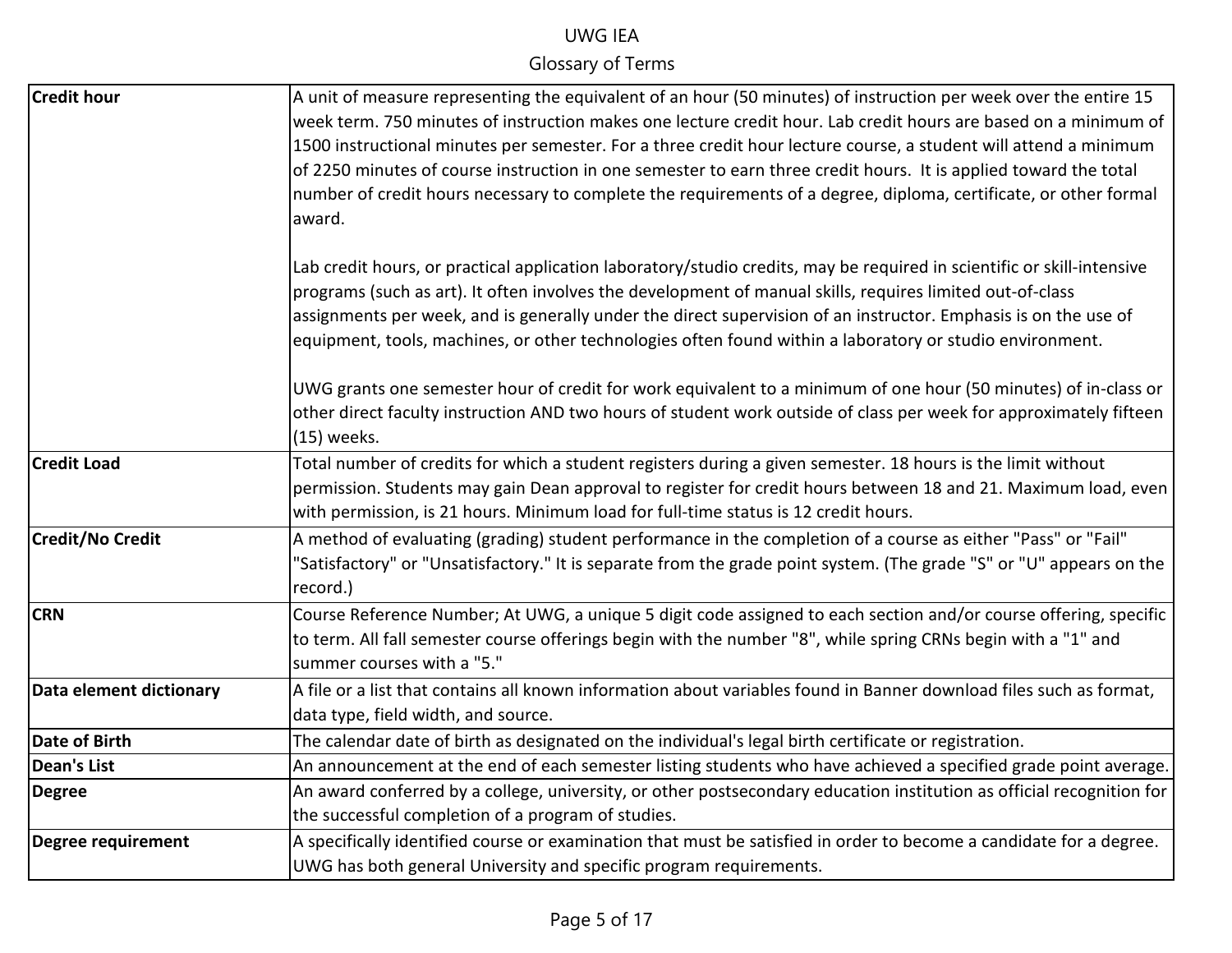| <b>Degree Seeking Student</b>     | Student enrolled in courses for credit and recognized by the institution as seeking a degree, certificate, or other  |
|-----------------------------------|----------------------------------------------------------------------------------------------------------------------|
|                                   | formal award. High school students enrolled in postsecondary courses for credit (dual enrolled) are not considered   |
|                                   | degree/certificate-seeking.                                                                                          |
| Degrees conferred                 | The number of degrees awarded during the 12-month time period beginning July 1 of the previous calendar year         |
|                                   | and ending June 30 of the current calendar year [Acadmic Year = Summer through spring of the following year].        |
| <b>DFW Rate</b>                   | Final course grades of D, F, withdrawn (W), withdrawn (WF) or unsatisfactory (U). DFW Rates are calculated as the    |
|                                   | number of D, F, W, WF, U grades divided by the total number of student grades.                                       |
| <b>Distance Education Course</b>  | A course in which the instructional content is delivered exclusively via distance education. One or two face-to-face |
|                                   | requirements during a semester, for orientation, testing, or academic support services, do not exclude a course      |
|                                   | from being classified as distance education.                                                                         |
| <b>Distance Education Program</b> | A program for which all the required coursework for program completion is available for completion via distance      |
|                                   | education courses.                                                                                                   |
| Doctorate/Doctoral degree         | The highest award (terminal degree) a student can earn for graduate study. The degree classification includes such   |
| (Ph.D. or Ed.D)                   | degrees as Doctor of Education, Doctor of Juridical Science, Doctor of Public Health, and the Doctor of Philosophy   |
|                                   | degree. Sucessful completion of courses numbered 7xxx and above.                                                     |
|                                   | EdD in Nursing = 60 semester hours                                                                                   |
|                                   | EdD in Higher Education Administration = 60 semester hours                                                           |
|                                   | EdD in Professional Counseling and Supervision (2 tracks)                                                            |
|                                   | Students WITH EdS = accelerated program = 39 credits (2 yrs with dissertation)                                       |
|                                   | Students withOUT EdS = 60 credits (4 electives)                                                                      |
|                                   | EdD in School Improvement = 60 credit hours                                                                          |
|                                   | PhD in Psychology: Consciousness and Society = 60 credit hours                                                       |
| Drop/Add period                   | The process of making certain changes (dropping and adding classes) in a student's schedule of courses at the        |
|                                   | beginning of the semester. Adding courses is possible only during this five-day period. (See "The Scoop" on the      |
|                                   | Registrar's webpage for specific dates each semester.)                                                               |
| Dual enrollment                   | A program through which high school students may enroll in college courses while they are still enrolled in high     |
|                                   | school. Students are not required to apply for admission to the University in order to participate.                  |
|                                   |                                                                                                                      |
| eCore                             | eCore stands for 'electronic core' - these are fully online core courses that are part of a state wide initiative    |
|                                   | (meaning students could be in classes with students from around the state and your instructor may or may not be      |
|                                   | a UWG instructor). One or two proctored exams are required but can be taken at sites around the world. See           |
|                                   | http://ecore.westga.edu                                                                                              |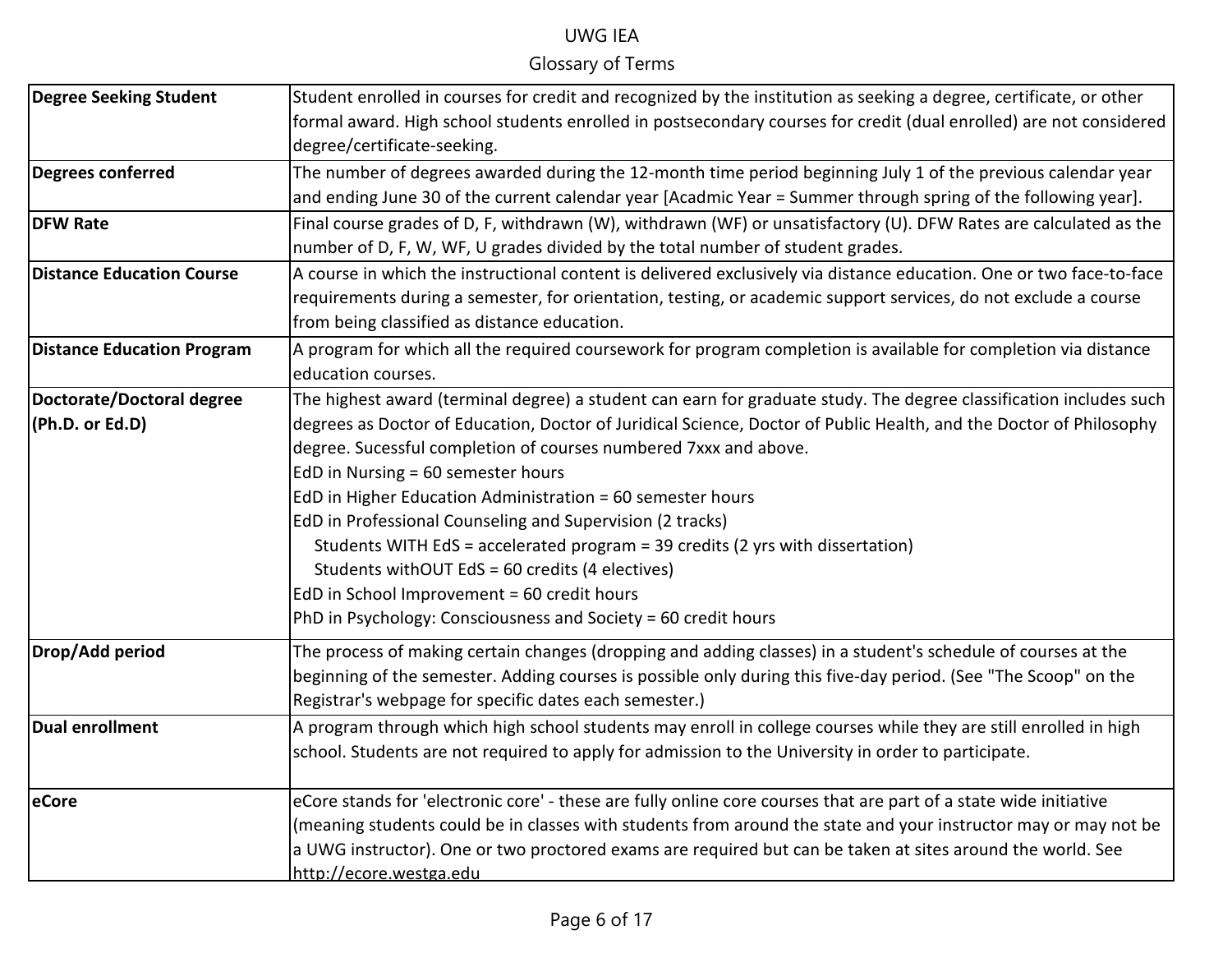| <b>Elective courses</b>        | An elective is a course elected from several. It implies options and choice; however, it should be stressed that                                             |  |  |
|--------------------------------|--------------------------------------------------------------------------------------------------------------------------------------------------------------|--|--|
|                                |                                                                                                                                                              |  |  |
|                                | physical education and recreation activity electives will not count as general academic electives. Also, programs                                            |  |  |
|                                | require a certain number of hours to be upper-division and some lower-division. The term elective can refer to                                               |  |  |
|                                | either of those; therefore, every use of the term elective is not the same.                                                                                  |  |  |
| <b>End of Term Census Date</b> | Date mandated by the University System of Georgia (USG) on which each institution takes a "snapshot" of data                                                 |  |  |
|                                | that includes end-of-term updates to grades, gpa, academic standing, credit hours earned and other items which                                               |  |  |
|                                | may have changed since mid-term census date. The USG specifies their own FTE calculation. USG FTE = (FT UG                                                   |  |  |
|                                | Head Count + FT GR Head Count)+ ((PT UG Credit Hours/12) + (PT GR Credit Hours/9))                                                                           |  |  |
|                                | See Census Date and Mid-Term Census Date.                                                                                                                    |  |  |
|                                |                                                                                                                                                              |  |  |
|                                | Official enrollment figures are based census date.<br>USG defines CENSUS DATES table - http://www.usg.edu/research/data reporting systems/academic data mart |  |  |
|                                |                                                                                                                                                              |  |  |
|                                |                                                                                                                                                              |  |  |
|                                | USG End-Of-Term                                                                                                                                              |  |  |
|                                | <b>ADC II Census Date</b><br><b>ADC II Due Date</b><br>Semester                                                                                              |  |  |
|                                | August 6<br>August 13<br>Summer                                                                                                                              |  |  |
|                                | December 20<br>Fall<br>January 7                                                                                                                             |  |  |
|                                | May 21<br>Spring<br>May 12                                                                                                                                   |  |  |
|                                |                                                                                                                                                              |  |  |
| Endowment                      | Funds whose principal is nonexpendable (true endowment) and that are intended to be invested to provide                                                      |  |  |
|                                | earnings for institutional use                                                                                                                               |  |  |
| <b>Enrolled Student</b>        | Students who are currently enrolled in a credit bearing course.                                                                                              |  |  |
| <b>Entrance status</b>         | The entrance, or continuing, status of the student when he/she entered the institution in a particular term                                                  |  |  |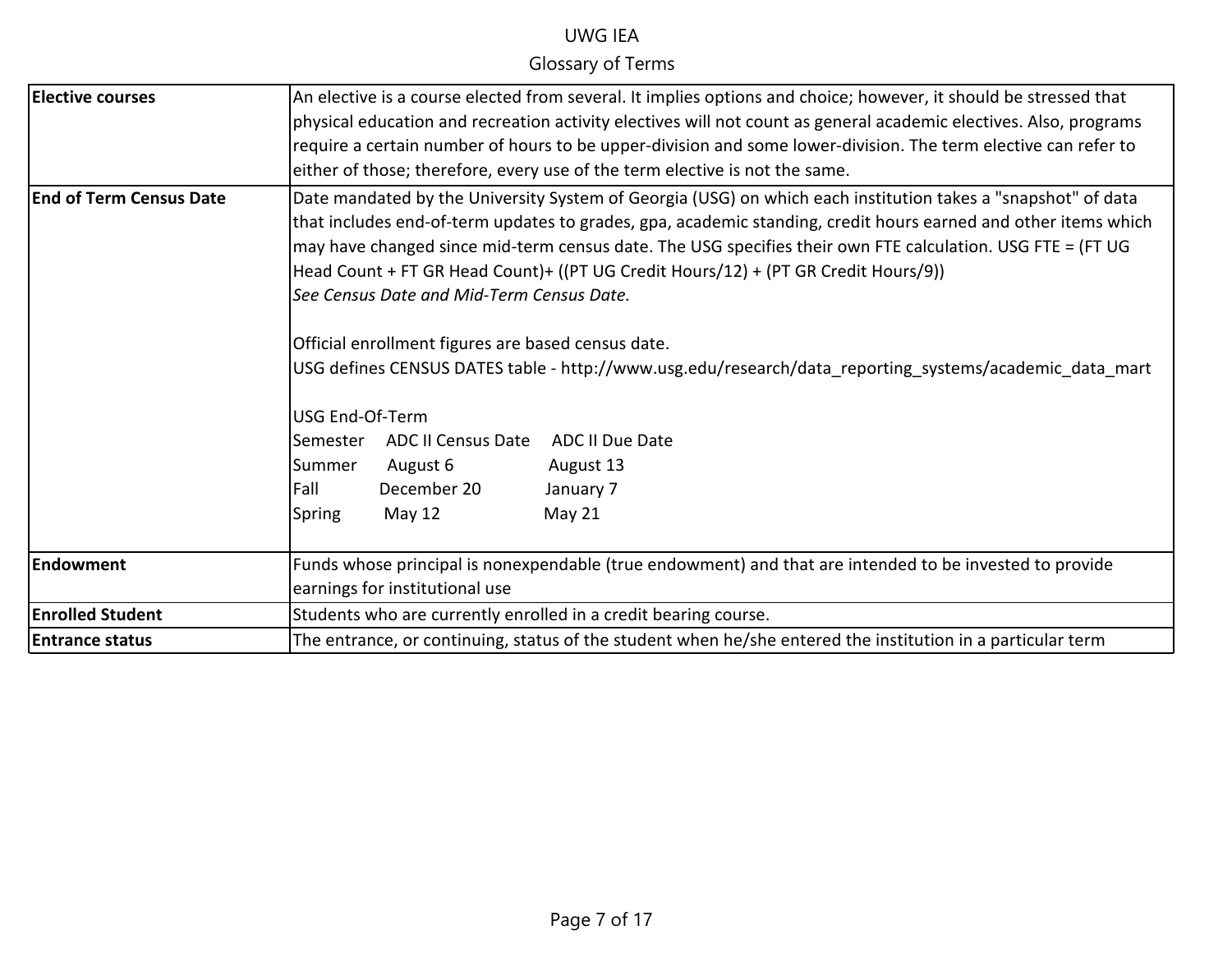| <b>Ethnicity/Race (IPEDS)</b> | Self-reporting variable. No response is necessary. Two-Part question.                                                                                                                                                                                                                                                                                                                                                                                                                                            |
|-------------------------------|------------------------------------------------------------------------------------------------------------------------------------------------------------------------------------------------------------------------------------------------------------------------------------------------------------------------------------------------------------------------------------------------------------------------------------------------------------------------------------------------------------------|
|                               | 1. Part One asks for ethnicity. Either Hispanic/Latino or not. Yes or no.                                                                                                                                                                                                                                                                                                                                                                                                                                        |
|                               | 2. Part Two asks person to slect one or more of the listed races (Do NOT include unknown, refuse or decline, none                                                                                                                                                                                                                                                                                                                                                                                                |
|                               | of the above, other, or nonresident alien) IPEDS NCES.ED.GOV                                                                                                                                                                                                                                                                                                                                                                                                                                                     |
|                               | Categories developed and defined by the Federal Government and do not denote scientific definitions of<br>anthropological origins. The designations are used to categorize U.S. citizens, resident aliens, and other eligible<br>non-citizens. The Dept of Education (IPEDS-Intergrated Postsecondary Education Data System) has provided these                                                                                                                                                                  |
|                               | definitions:<br>Hispanic or Latino(a): A person of Cuban, Mexican, Puerto Rican, Cuban, South or Central American or other Spanish<br>culture or origin, regardless of race.                                                                                                                                                                                                                                                                                                                                     |
|                               | American Indian or Alaska Native: A person having origins in any of the original peoples of North and South America<br>(including Central America) who maintains cultural identification through tribal affiliation or community attachment.<br>Asian: A person having origins in any of the original peoples of the Far East, Southeast Asia, or the Indian Subcontinent,<br>including, for example, Cambodia, China, India, Japan, Korea, Malaysia, Pakistan, the Philippine Islands, Thailand and<br>Vietnam. |
|                               | Black or African American: A person having origins in any of the black racial groups of Africa.<br>Native Hawaiian or Other Pacific Islander: A person having origins in any of the original peoples of Hawaii, Guam, Samoa<br>or other Pacific Islands.                                                                                                                                                                                                                                                         |
|                               | White: Not Hispanic. A person having origins in any of the original peoples of Europe, the Middle East, or North Africa.<br>Resident alien or other eligible non-citizen: A person who is not a citizen or national of the United States and who has<br>been admitted as a legal immigrant for the purpose of obtaining permanent resident alien status.                                                                                                                                                         |
|                               | Nonresident alien: A person who is not a citizen or national of the United States and who is in this country on a visa or<br>temporary basis and does not have the right to remain indefinitely.                                                                                                                                                                                                                                                                                                                 |
|                               | Unknown: The category to report students or employees whose race and ethenicity are not known.<br>Two or More races: Not Hispanic; more than one race category selected                                                                                                                                                                                                                                                                                                                                          |
| <b>Exclusions</b>             | Those students who may be removed (deleted) from a cohort (or subcohort). For the Graduation Rates, Outcome                                                                                                                                                                                                                                                                                                                                                                                                      |
|                               | Measures, and Fall Enrollment retention rate reporting, students may be removed from a cohort if they left the                                                                                                                                                                                                                                                                                                                                                                                                   |
|                               | institution for one of the following reasons: death or total and permanent disability; service in the armed forces                                                                                                                                                                                                                                                                                                                                                                                               |
|                               | (including those called to active duty); service with a foreign aid service of the federal government, such as the                                                                                                                                                                                                                                                                                                                                                                                               |
|                               | Peace Corps; or service on official church missions.                                                                                                                                                                                                                                                                                                                                                                                                                                                             |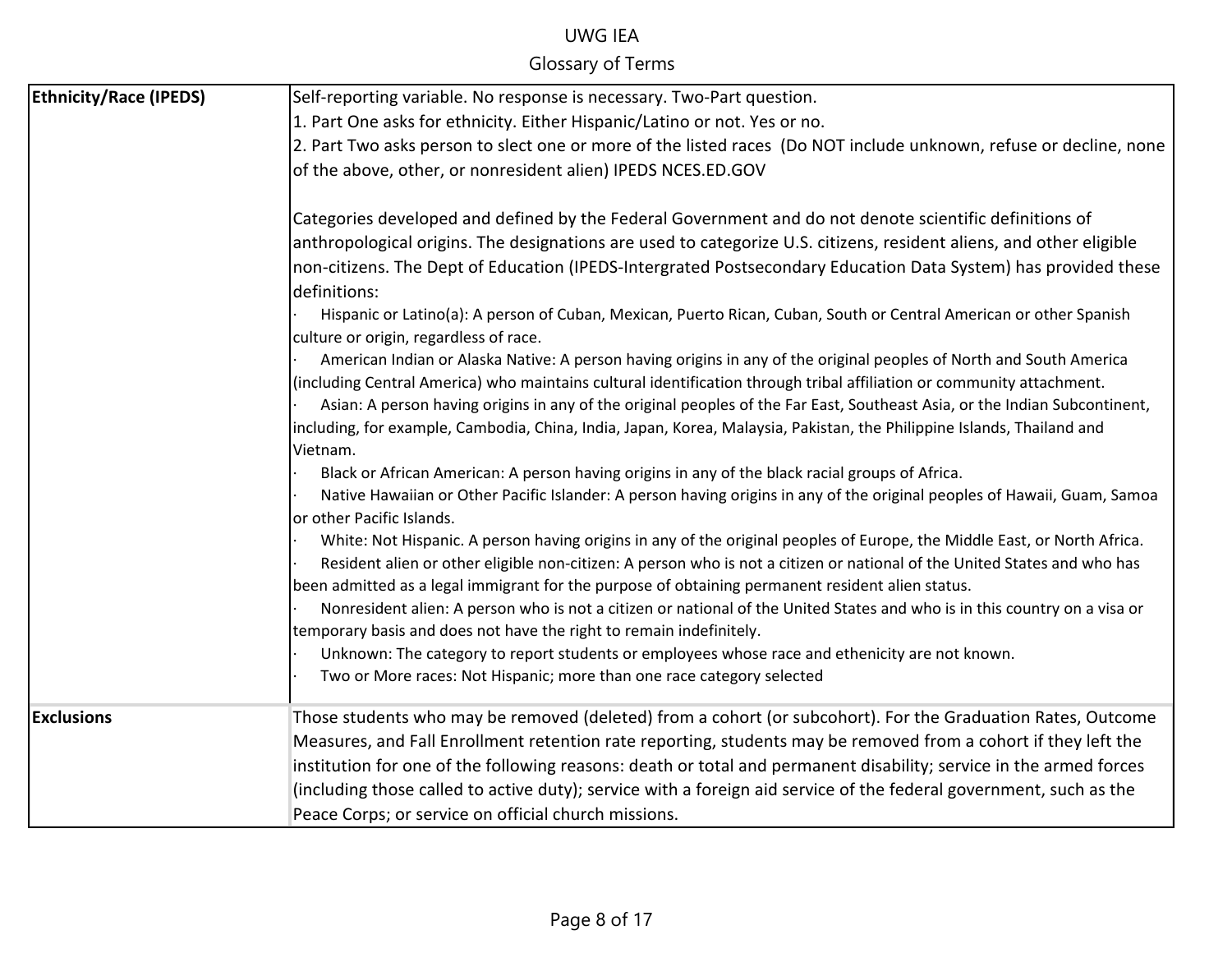| <b>Experience-based instruction</b> | Experience-based instruction or the equivalent focused on "real world" activities, albeit in an educational                                              |
|-------------------------------------|----------------------------------------------------------------------------------------------------------------------------------------------------------|
|                                     | environment for the purpose of developing work-related competencies in the use of equipment, tools, machines,                                            |
|                                     | and/or other program-specific work products.                                                                                                             |
|                                     | Practical application laboratory/studio may generally be required in scientific or skill-intensive programs (such as                                     |
|                                     | art) and generally requires limited out-of-class assignments per week. Emphasis is in the use of equipment, tools,                                       |
|                                     | machines, or other technologies often found within a laboratory or studio environment. Practical application                                             |
|                                     | laboratory/studio often involves the development of manual skills and is generally under the direct supervision of                                       |
|                                     | an instructor. Ratio = 2:1 or 3:1, depending on program. (One hour of credit for 1500 or 2250 minutes of practical                                       |
|                                     | application laboratory/studio per term.)                                                                                                                 |
|                                     | http://www.athens.edu/pdfs/policies/Operating/Academics/Determination-of-Credit-Hours.pdf                                                                |
| <b>Fact Book</b>                    | Annual Fact Books present snapshots and trends pertaining to admissions, enrollment, student financial aid,                                              |
|                                     | degrees conferred, cohort retention and graduation rates, faculty and employees, finances, and a number of other                                         |
|                                     | aspects of the University. (Compiled and published by IEA)                                                                                               |
| Faculty                             | A person appointed to a position with teaching responsibilities defined by a college or university. Usually in an                                        |
|                                     | acdemic unit. Categories include Professor, Associate Professor, Assistant Professor, Instructor, and Lecturer and at                                    |
|                                     | UWG includes Librarians.                                                                                                                                 |
|                                     | <b>Entering Cohort (Fall, First-time,</b> The group of students entering in the fall term established for tracking purposes. For the Graduation Rate and |
| <b>Full-time Enrolled (IPEDS))</b>  | Retention Rate calculations this includes all students who enter an institution as full-time enrolled, first-time                                        |
|                                     | degree or certificate-seeking undergraduate students during the fall term of a given year. It also includes students                                     |
|                                     | enrolled in the fall term who attended college for the first time in the prior summer term, and students who                                             |
|                                     | entered with advanced standing (college credits or postsecondary formal award earned before graduation from                                              |
|                                     | high school).                                                                                                                                            |
| Federal (un)subsidized loan         | A loan intended for eligible students to help cover the cost of higher education. The Department of Education                                            |
|                                     | offers eligible students at participating schools Direct Subsidized Loans and Direct Unsubsidized Loans (also known                                      |
|                                     | as Stafford Loans). Subsidized loans are available to undergraduate students with financial need; the Department                                         |
|                                     | of Education pays the interest while the student attends school. Unsubsidized Loans are available to all students,<br>regardless of financial need       |
|                                     |                                                                                                                                                          |
| Fees                                | The expenses payable by the student to the University in order to be officially enrolled. Examples of such fees                                          |
|                                     | include the application fee, matriculation fee, and activity fees. Full-time Student - A student enrolled for a                                          |
|                                     | minimum of 12 credit hours each semester. The normal full-time course load is 15 credit hours per semester.                                              |
|                                     | First-generation college student An undergraduate student neither of whose parents have earned a four-year college/university degree                     |
|                                     |                                                                                                                                                          |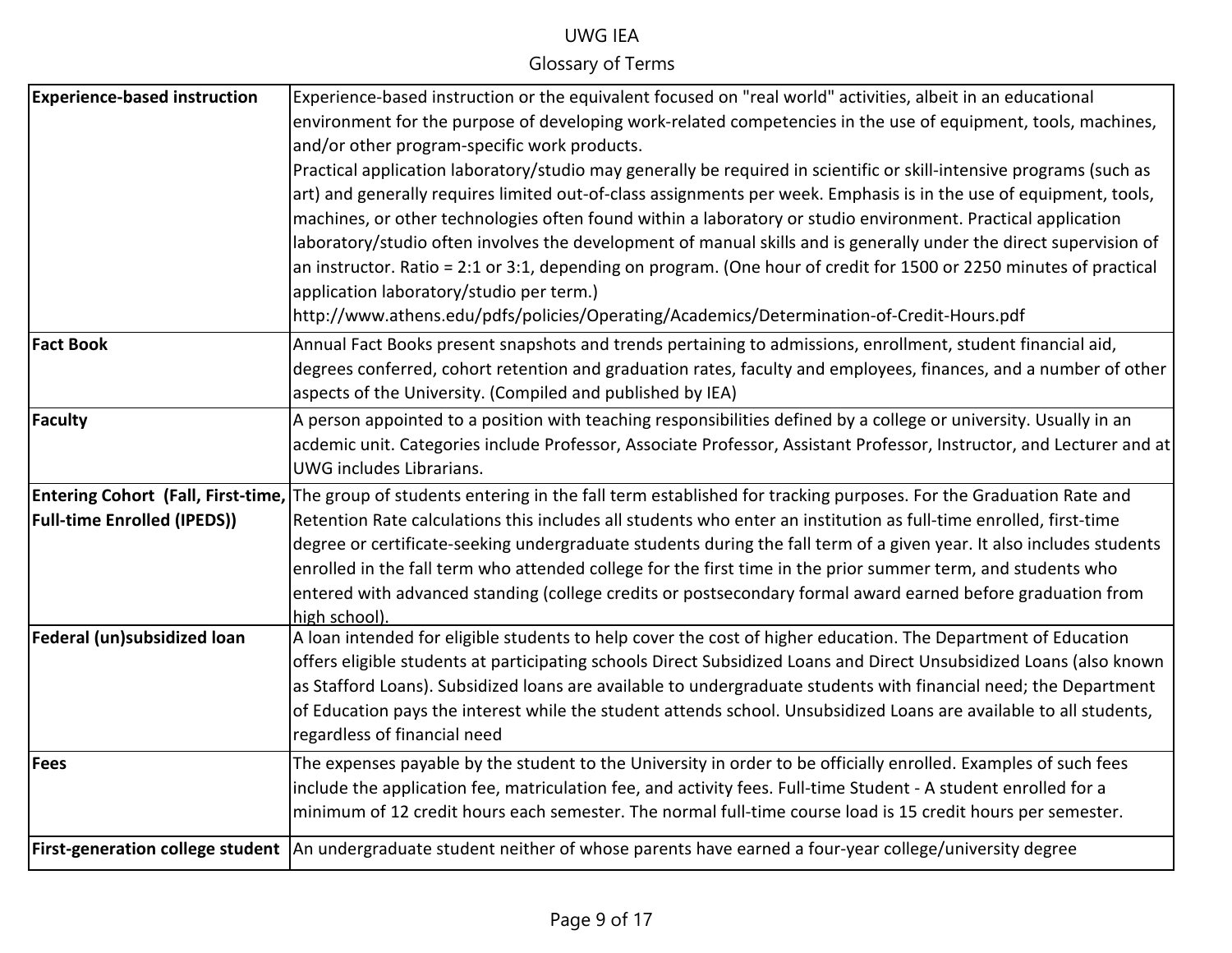| First-time, first-year student     | A student who has no prior post-secondary experience attending any institution for the first time at the                               |
|------------------------------------|----------------------------------------------------------------------------------------------------------------------------------------|
|                                    | undergraduate level. This includes students enrolled in academic or occupational programs. It also includes                            |
|                                    | students enrolled in the Fall term who attended college for the first time in the prior Summer term, and students                      |
|                                    | who entered with advanced standing (i.e. through college credits earned before graduation from high school).                           |
| <b>Fiscal year</b>                 | Twelve-month period running from July 1st through the following June 30th. Generally for operating and budget                          |
|                                    | cycles. For degrees awarded reporting, the terms included are Summer, Fall and Spring. For example: FY 2018                            |
|                                    | would include Summer 2017, Fall 2017 and Spring 2018.                                                                                  |
| <b>Freshman Student</b>            | A student with 0-29.9 credits earned/completed.                                                                                        |
| <b>Full-time equivalent (FTE -</b> | IPEDS data products currently have two calculations of FTE students, one using fall student headcounts and the                         |
| <b>IPEDS</b> )                     | other using 12-month instructional activity. These are separate from the USG and standard student FTE definition<br>already indicated. |
|                                    | Calculation of FTE students (using fall student headcounts) - The number of FTE students is calculated based on                        |
|                                    | fall student headcounts as reported by the institution on the IPEDS Enrollment (EF) component (Part A). The full-                      |
|                                    | time equivalent (headcount) of the institution's part-time enrollment is estimated by multiplying the factors noted                    |
|                                    | below times the part-time headcount. These are then added to the full-time enrollment headcounts to obtain an                          |
|                                    | FTE for all students enrolled in the fall. This formula is used to produce an FTE that is used annually in the Digest of               |
|                                    | <b>Education Statistics.</b>                                                                                                           |
|                                    | Part-time undergraduate enrollment                                                                                                     |
|                                    | Public 4-year (.403543)                                                                                                                |
|                                    | Private (not-for-profit and for-profit) 4-year (.392857)                                                                               |
|                                    | Public 2-year and <2-year (.335737)                                                                                                    |
|                                    | All other institutions (.397058)                                                                                                       |
|                                    | Part-time graduate enrollment                                                                                                          |
|                                    | Public 4-year (.361702)                                                                                                                |
|                                    | Private (not-for-profit and for-profit) 4-year (.382059)                                                                               |
|                                    | Calculation of FTE students (using instructional activity) - The number of FTE students is calculated based on the                     |
|                                    | credit and/or contact hours reported by the institution on the IPEDS 12-month enrollment (E12) component and                           |
|                                    | the institution's calendar system, as reported on the IC Header component. Semester -Enrollment level (one FTE                         |
|                                    | over 12-month period)                                                                                                                  |
|                                    | -Undergraduate 30 credit hours                                                                                                         |
|                                    | -Graduate 24 credit hours                                                                                                              |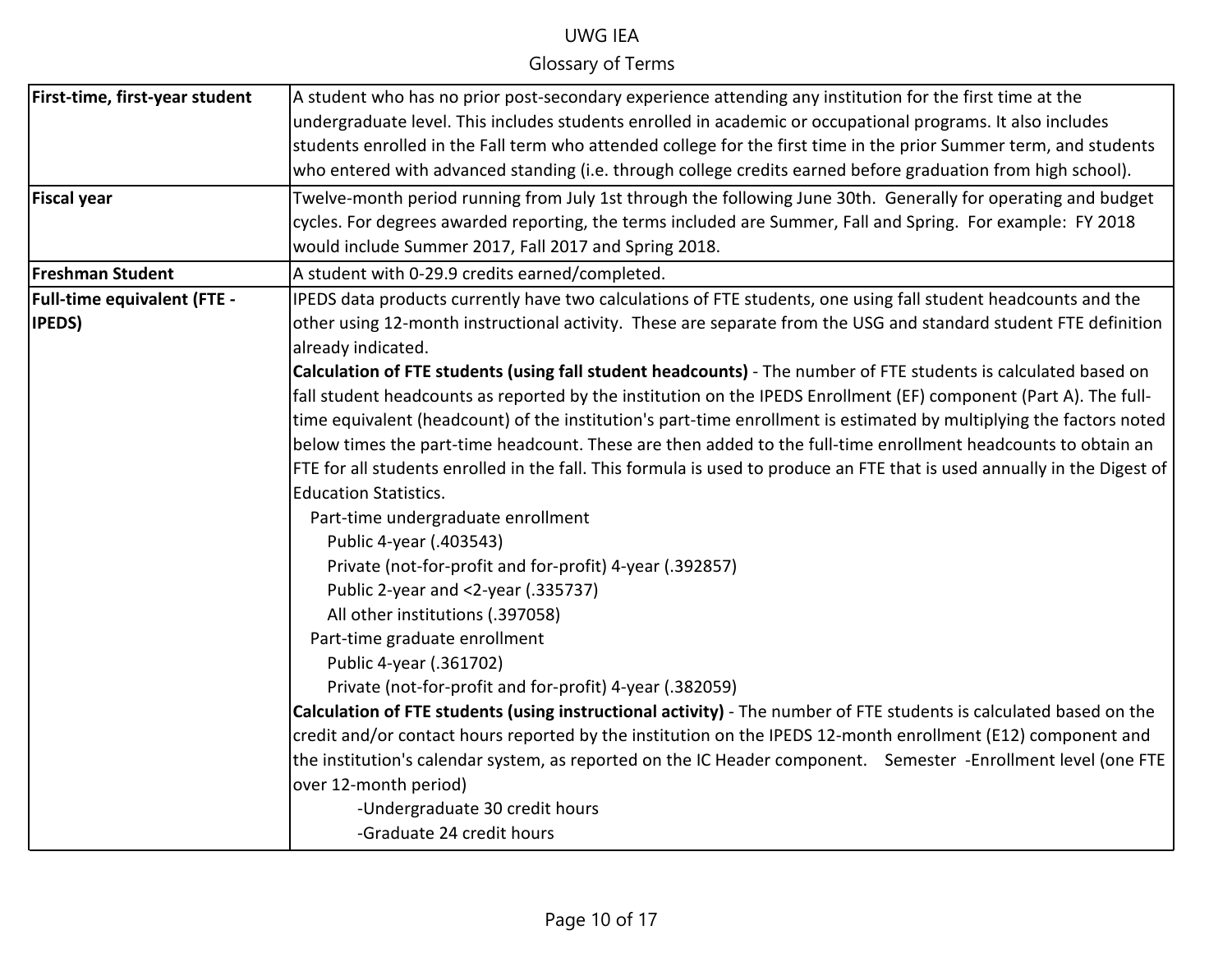| <b>Full-time equivalent (FTE</b>                                           | Undergraduate FTE                                                                                                                                                                                                                                                                                                                                                                                                                                                                                                                                                                                                                                                                                             |
|----------------------------------------------------------------------------|---------------------------------------------------------------------------------------------------------------------------------------------------------------------------------------------------------------------------------------------------------------------------------------------------------------------------------------------------------------------------------------------------------------------------------------------------------------------------------------------------------------------------------------------------------------------------------------------------------------------------------------------------------------------------------------------------------------|
| <b>Enrollment - USG definition)</b>                                        | Count each full-time student as 1 (where full-time is defined as attempting 12 or more hours, with Student Level<br>less than 60); count all hours enrolled for the remaining undergraduates and divide those hours by 12; add the two<br>numbers together.                                                                                                                                                                                                                                                                                                                                                                                                                                                   |
|                                                                            | <b>Graduate and Professional FTE</b><br>Count each full-time student as 1 (where full-time is defined as attempting 9 or more hours, with Student Level 60<br>or greater); count all hours enrolled for the remaining graduate and professionalstudents and divide those hours<br>by 9; add the two numbers together.                                                                                                                                                                                                                                                                                                                                                                                         |
|                                                                            | Add Undergraduate FTE and Graduate/Professional FTE to get the total FTE.                                                                                                                                                                                                                                                                                                                                                                                                                                                                                                                                                                                                                                     |
|                                                                            | FTE definition set by the Board of Regents (Total full-time undergraduate students taking 12 or more hours + total<br>full-time graduate students taking 9 or more hours) + (Total part-time undergraduate credit hours/12 + total part-<br>time graduate credit hours/9).                                                                                                                                                                                                                                                                                                                                                                                                                                    |
| <b>Full-time equivalent (FTE-</b><br>Differences between IPEDS and<br>USG) | The full-time equivalent (FTE) of students is a single value providing a meaningful combination of full time and part<br>time students. There are two standard calculations of FTE students used for most institutional reporting, one using<br>fall student headcounts (full-time + 1/3 part-time) and the other using instructional activity ((UG SCH/15) + (GR<br>SCH/12)). The USG BOR specifies a different calculation of FTE. USG FTE = (FT UG Head Count + FT GR Head<br>Count)+ ((PT UG Credit Hours/12) + (PT GR Credit Hours/9))<br>Minimum credit hour load for full-time undergraduate students = 12 credit hours.<br>Minimum credit hour load for full-time graduate students = 9 credit hours. |
| Full-time equivalent (FTE) -<br><b>Employee</b>                            | A numerical designator for an appointment based on 100% for full time. An FTE for a full-time employee is 1.00.<br>Full-time equivalent (FTE) for employees is the amount of hours budgeted for a position. A position budgeted for<br>80 hours in a bi-weekly pay period would be 1 FTE; a position budgeted for 40 hours in a bi-weekly pay period<br>would be .5 FTE. Total annual hours used in general calculations for full-time staff employee is 2080 hours.                                                                                                                                                                                                                                          |
| <b>Full-time equivalent (FTE) -</b><br><b>Student</b>                      | The full-time equivalent (FTE) of students is a single value providing a meaningful combination of full time and part<br>time students. There are two standard calculations of FTE students used for most institutional reporting, one using<br>fall student headcounts (full-time + 1/3 part-time) and the other using instructional activity ((UG SCH/15) + (GR<br>SCH/12)).                                                                                                                                                                                                                                                                                                                                |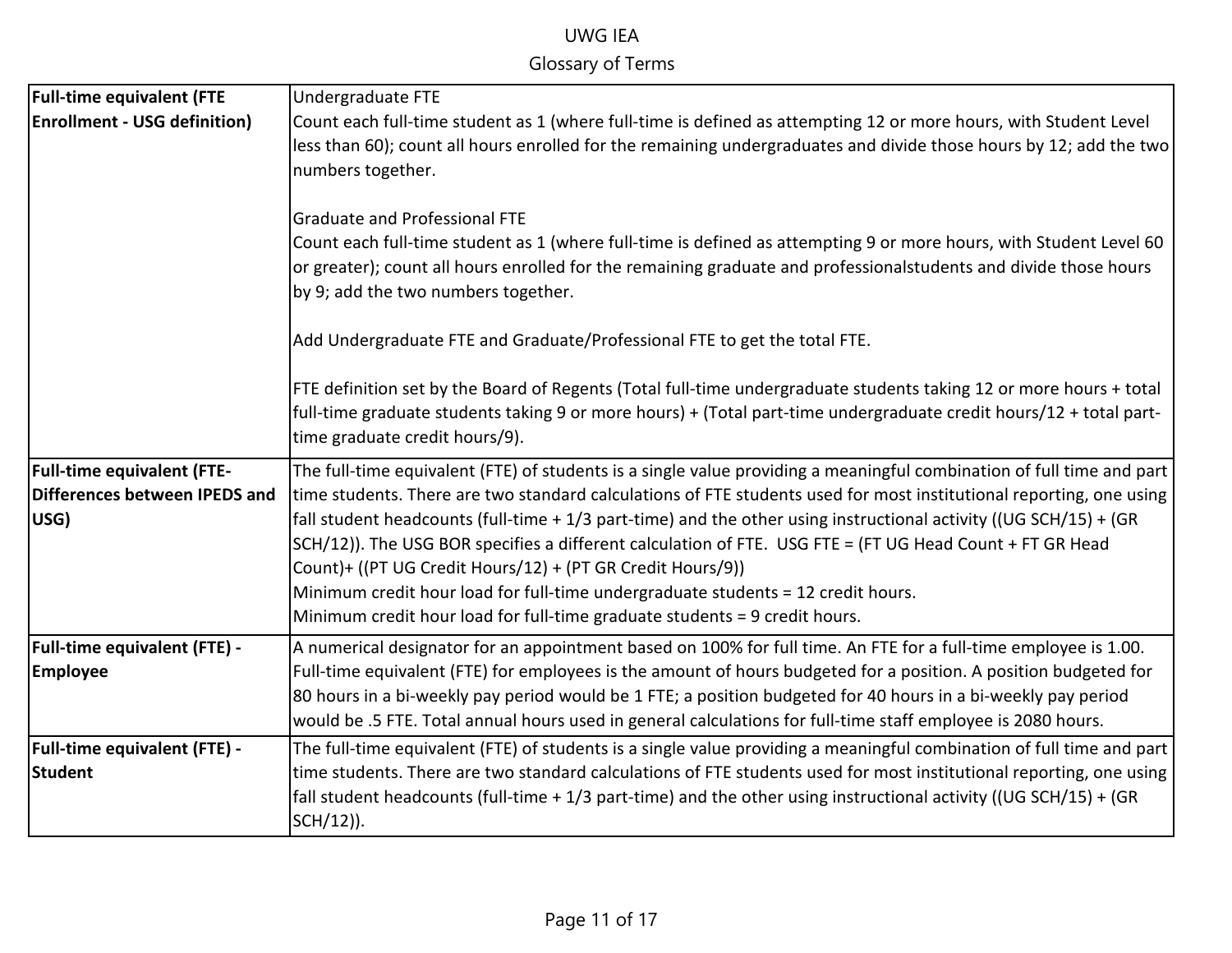| <b>Full-time student</b>          | Full time undergraduate student is enrolled more than 12 credit hours per semester. Full time graduate students,         |
|-----------------------------------|--------------------------------------------------------------------------------------------------------------------------|
|                                   | depending on degree program, are enrolled for nine (9) or more credit hours per semester. A common definition            |
|                                   | of FTE enrollment includes all full-time students plus one-third of the total number of part-time students (IPEDS        |
|                                   | definition), but calculations can also be based on credit hours taken.                                                   |
| <b>Full-Time/Part-Time status</b> | Full-time status for undergraduate students is equal to or greater than 12 Semester Credit Hours (SCH), whereas          |
|                                   | part-time status for undergraduates is less than 12 SCH. Full-time status for graduate students is equal to or           |
|                                   | greater than 9 SCH, whereas part-time status for graduates is less than 9 SCH.                                           |
| <b>Grade Point Average (GPA)</b>  | UWG calculates GPA by dividing the total amount of grade points by the total amount of hours attempted. Grade            |
|                                   | points are assigned to credit hours attempted according to the grade earned. In a 4 point system, A=4.0, B=3.0,          |
|                                   | C=2.0, D=1.0, F/W=0. Multiply the grade points by the number of credits for the class/grade, then divide by the          |
|                                   | total number of attempted credit hours. average of all grades for all courses attempted at West Georgia adjusted         |
|                                   | by any graduation forgiveness policies in place in the catalog used to determine degree requirements                     |
| <b>Graduate Student</b>           | A student who holds a bachelor's or first-professional degree, or equivalent, and is admitted to and taking courses      |
|                                   | in a post-baccalaureate program (Master's, certificate, Education Specialist, or doctorate - 5xxx-9xxx level courses).   |
| <b>Graduation Rate</b>            | The rate required for disclosure and/or reporting purposes under Student Right-to-Know Act. This rate is                 |
|                                   | calculated as the total number of bachelor's (undergraduate) completers within 150% of normal time (i.e., 6 years)       |
|                                   | divided by the revised adjusted cohort. The percentage of students in a given cohort who graduate within a               |
|                                   | specified period of time. Four years and six years of time is the typical standard for measuring a first-time, full-time |
|                                   | cohort's graduation rate. Usually based on the IPEDS first-time full-time entering cohorts. Rates can be calculated      |
|                                   | on 'all' or 'part time cohorts', etc. but the standard most commonly referenced calculations are based on FT/FT          |
| <b>Head Count (unduplicated)</b>  | A count of individuals. The count of students enrolled for credit, with each student counted only once during the        |
|                                   | reporting period, regardless of how many terms during the reporting period the student enrolled.                         |
| Hispanic/Latino                   | A person of Cuban, Mexican, Puerto Rican, South or Central American, or other Spanish culture or origin,                 |
|                                   | regardless of race. (IPEDS definition). Persons who are Hispanic should be reported only on the Hispanic line, not       |
|                                   | under any race.                                                                                                          |
| In-State Student                  | A student who is a legal resident of the state in which she or he attends school. Some student sare granted waivers      |
|                                   | and indicated as "in-state" according to fees and tuitions paid                                                          |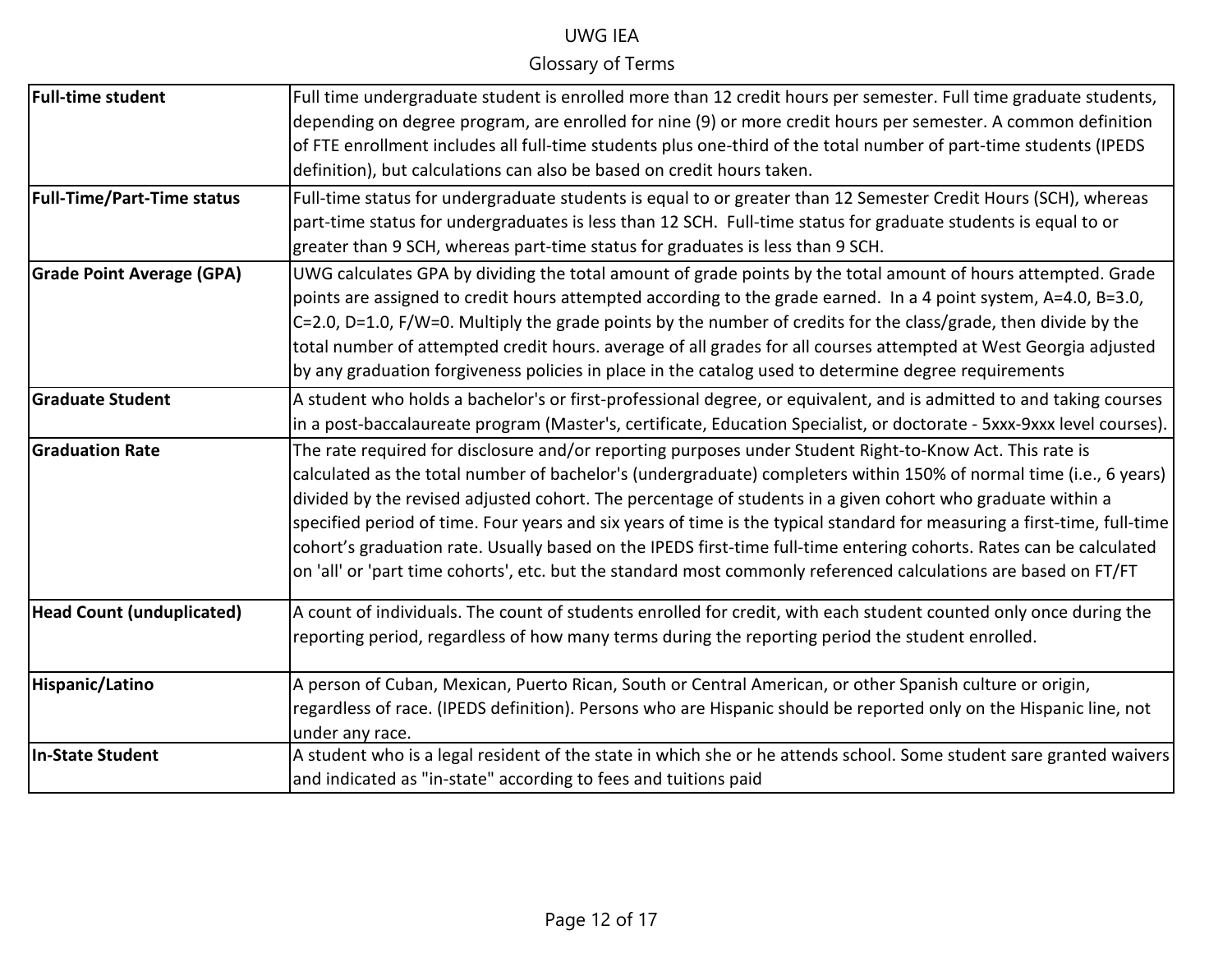| Institutional Research (IR) | IR professionals support campus leaders and policy makers in wise planning, programming, and fiscal decisions            |
|-----------------------------|--------------------------------------------------------------------------------------------------------------------------|
|                             | covering a broad range of institutional responsibilities. These areas can include research support to senior             |
|                             | academic leaders, admissions, financial aid, curriculum, enrollment management, staffing, student life, finance,         |
|                             | facilities, athletics, alumni relations and many others. At UWG, IR is part of the Office of Institutional Effectiveness |
|                             | and Assessment (IEA).                                                                                                    |
| International student       | Non-resident Alien. A student with non-U.S. permanent residence upon enrollment.                                         |
| <b>IPEDS</b>                | The Integrated Postsecondary Education Data System (IPEDS), conducted by the NCES (National Center for                   |
|                             | Educational Statistics) by congressional mandate, involves annual institution-level data collections. IPEDS gathers      |
|                             | information from every college, University and technical and vocational institution that participates in the federal     |
|                             | student financial aid programs. All postsecondary institutions that have a Program Participation Agreement with          |
|                             | the Office of Postsecondary Education (OPE), U.S. Department of Education (throughout IPEDS referred to as "Title        |
|                             | IV") are required to report data on enrollments, program completions, graduation rates, faculty and staff, finances,     |
|                             | institutional prices and student financial aid using a web-based data collection system. These data are made             |
|                             | available to students and parents through the College Navigator college search website and to researchers and            |
|                             | others through the IPEDS Data Center.                                                                                    |
| <b>IPEDS Keyholder</b>      | The person designated by an official institutional representative to have in their possession the necessary UserID       |
|                             | and password to gain access to the Integrated Postsecondary Education Data System (IPEDS) data collection                |
|                             | system to complete the survey. The keyholder is responsible for entering data and locking the site by each survey        |
|                             | completion date.                                                                                                         |
| Junior                      | A student with 60-89.9 credits completed.                                                                                |
| Limited term employee (LTE) | A university employee assigned non-project appointment of less than 1,044 hours within 26 consecutive biweekly           |
|                             | payroll periods, which does not lead to permanent status (i.e. a career).                                                |
| Low-income student          | A student who received a Federal Pell Grant in their first year of enrollment.                                           |
| <b>Major</b>                | Students are classified as majors according to their selection of a primary field of study. This field must be selected  |
|                             | from approved degree programs. Most majors require the completion of 21 - 33 credit hours in the major field.            |
| <b>Master's degree</b>      | An award that requires the successful completion of a program of study of at least the full-time equivalent of 1 but     |
|                             | not more than 2 academic years of work beyond the bachelor's degree. Course levels 5XXX-6XXX. Minimum credit             |
|                             | hour requirement is 30 hours to earn a master's degree.                                                                  |
| Matriculate                 | To enroll as a student                                                                                                   |
| <b>Mid-Term Census Date</b> | Date mandated by the University System of Georgia on which each institution takes a "snapshot" of all students'          |
|                             | enrollment that becomes the "official enrollment" that is used for both state reporting and financial aid eligibility.   |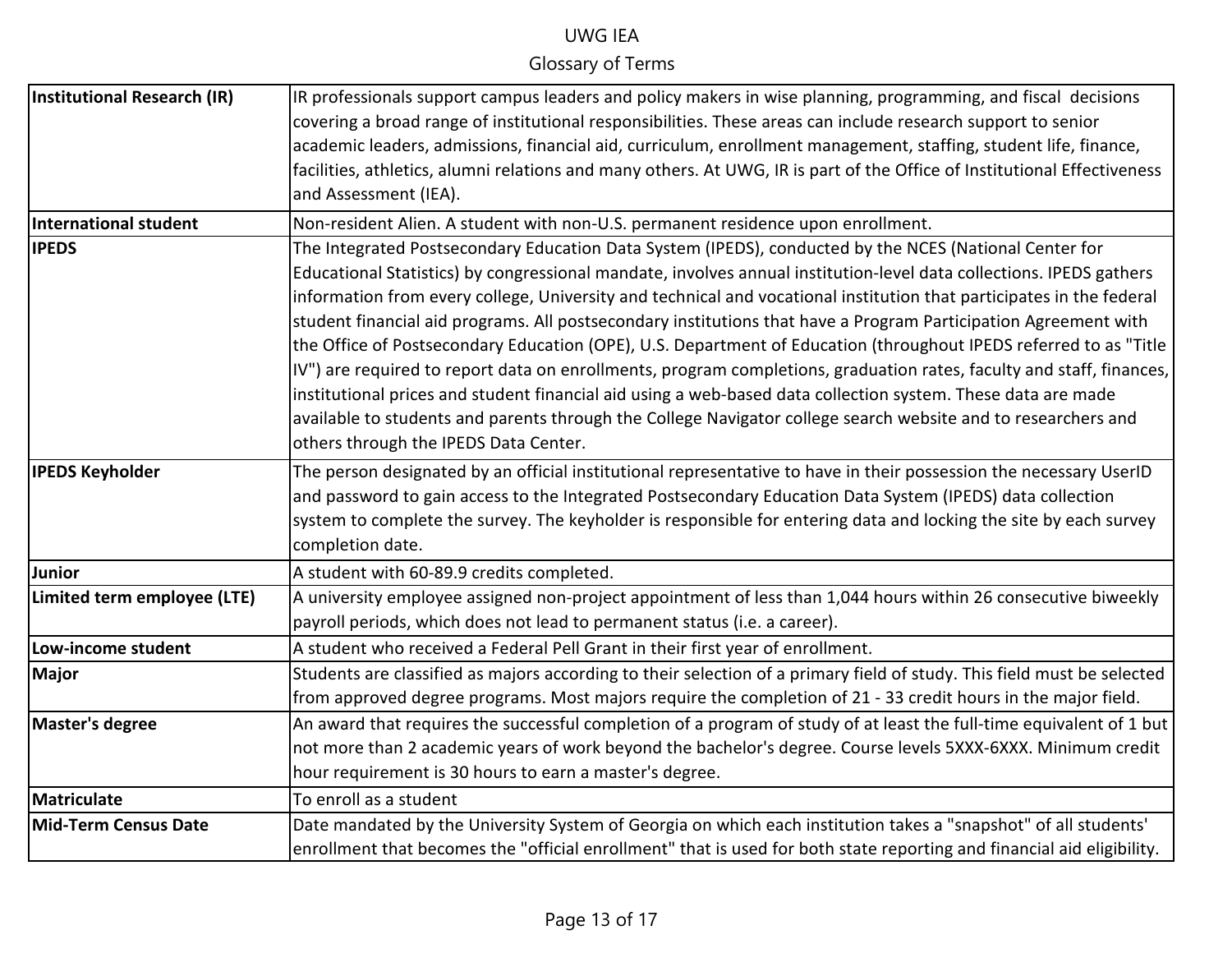| <b>Minor</b>                         | A field of secondary emphasis. The total number of units required in the minor field is less than that required for                              |
|--------------------------------------|--------------------------------------------------------------------------------------------------------------------------------------------------|
|                                      | the major.                                                                                                                                       |
| <b>National Center for Education</b> | The National Center for Education Statistics (NCES), in the Institute of Education Sciences, is the statistical agency                           |
| <b>Statistics (NCES)</b>             | of the U.S. Department of Education and the primary federal provider of education statistics on the condition of                                 |
|                                      | American education. Federal agency that conducts the collection of the Integrated Postsecondary Education Data                                   |
|                                      | System (IPEDS) data.                                                                                                                             |
|                                      | Native Hawaiian or Other Pacific A person having origins in any of the original peoples of Hawaii, Guam, Samoa, or other Pacific Islands. (IPEDS |
| <b>Islander</b>                      | definition)                                                                                                                                      |
| <b>New student</b>                   | A student who has no creditable (i.e. acceptable for transfer) course work in higher education (other than credits                               |
|                                      | earned in summer session or high school). The student is considered a new student if he/she is new to higher                                     |
|                                      | education, not just new to the Extended Degree Program (EDP). Prior Learning Credits do not qualify as acceptable                                |
|                                      | for transfer course work and therefore do not alter a student's entrance status (i.e., a student can have Prior                                  |
|                                      | Learning Credits and can still be considered a new student).                                                                                     |
| <b>Non-credit course</b>             | A course or activity having no credit applicable toward a degree, diploma, certificate, or other formal award                                    |
| Non-degree-seeking student           | A student enrolled in courses for credit who is not recognized by the institution as seeking a degree or formal                                  |
| Nonresident alien                    | A person who is not a citizen or national of the United States and who is in this country on a visa or temporary                                 |
|                                      | basis and does not have the right to remain indefinitely. Note: Nonresident aliens are to be reported separately in                              |
|                                      | the places provided, rather than in any of the racial/ethnic categories described above. (IPEDS definition)                                      |
| Non-traditional student              | An undergraduate student who is 25 years of age or older.                                                                                        |
| Normal time to completion            | The amount of time necessary for a student to complete all requirements for a degree or certificate according to                                 |
|                                      | the institution's catalog. This is typically 4 years (8 semesters, excluding summer terms) for a bachelor's degree at                            |
|                                      | UWG.                                                                                                                                             |
| Part-time student                    | An enrollment category based on a student's credit load. Generally, this refers to an undergraduate student                                      |
|                                      | enrolled for less than 12 credits or a graduate student enrolled for less than 9 credits in a particular semester                                |
|                                      | during the academic year.                                                                                                                        |
| <b>Peer Institutions</b>             | Institutions similar to UWG used for comparison/benchmarking purposes.                                                                           |
| <b>Pell Grant</b>                    | A Federal Pell Grant, which is awarded to undergraduate students based on financial need.                                                        |
| Persistence rate                     | The percentage of students who remain enrolled in a given time period. IEA's persistence reports demonstrate the                                 |
|                                      | percentage of students who remain enrolled Term-to-Term (Fall-to-Spring or Spring-to-Fall).                                                      |
| Post-baccalaureate certificate       | An award that requires completion of an organized program beyond the bachelor's degree but does not meet the                                     |
|                                      | requirements of academic degrees at the master's level.                                                                                          |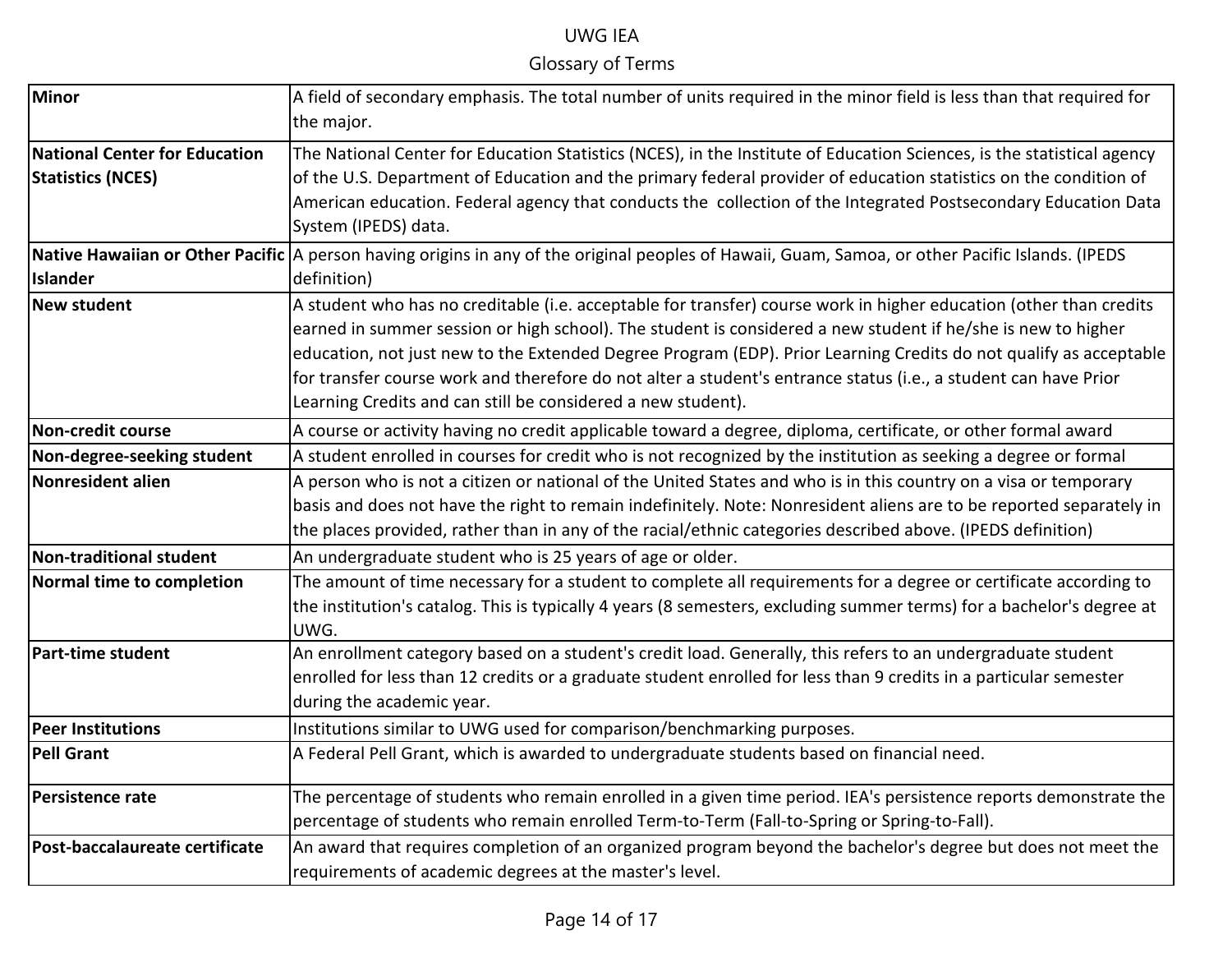| Post-master's certificate        | An award that requires completion of an organized program beyond the master's degree but does not meet the<br>requirements of academic degrees at the doctoral level.                                                                                                                                                                                                                                                                                                                                                                                                                                                                                                                                                                                         |
|----------------------------------|---------------------------------------------------------------------------------------------------------------------------------------------------------------------------------------------------------------------------------------------------------------------------------------------------------------------------------------------------------------------------------------------------------------------------------------------------------------------------------------------------------------------------------------------------------------------------------------------------------------------------------------------------------------------------------------------------------------------------------------------------------------|
| <b>Race/Ethnicity</b>            | Race and Hispanic ethnicity are now considered separate categories by the federal government and are reported<br>as follows: All persons who identify themselves as Hispanic are reported only in the Hispanic ethnicity category.<br>Individuals who are not Hispanic and report more than one racial background are reported in the Two or More<br>Races, non-Hispanic category. All other individuals who do not claim Hispanic origin, nor multiple races, are<br>classified in the single racial category chosen (Black, White, Asian, Native Hawaiian or other Pacific Islander,                                                                                                                                                                        |
| <b>Race/Ethnicity Unknown</b>    | The category used to report students or employees whose race and ethnicity are not known (not reported). (IPEDS<br>definition)                                                                                                                                                                                                                                                                                                                                                                                                                                                                                                                                                                                                                                |
| <b>Re-entry student</b>          | A student who was enrolled, left for one or more terms (other than Summer session), and returned. In the case of<br>undergraduates, a student who did not earn transferable credits from another institution (other than Summer<br>session) while away, and has re-enrolled.                                                                                                                                                                                                                                                                                                                                                                                                                                                                                  |
| <b>Resident alien</b>            | A person who is not a citizen or national of the United States but who has been admitted as a legal immigrant for<br>the purpose of obtaining permanent resident alien status (and who holds either an alien registration card (Form I-<br>551 or I-151), a Temporary Resident Card (Form I-688), or an Arrival-Departure Record (Form I-94) with a notation<br>that conveys legal immigrant status such as Section 207 Refugee, Section 208 Asylee, Conditional Entrant Parolee<br>or Cuban-Haitian). Note: Resident aliens are to be reported in the appropriate racial/ethnic categories along with<br>United States citizens. (IPEDS definitions)                                                                                                         |
| <b>Retention rate</b>            | A measure of the rate at which students persist in their educational program at an institution, expressed as a<br>percentage. For four-year institutions, this is the percentage of first-time bachelors (or equivalent) degree-seeking<br>undergraduates from the previous fall who are again enrolled in the current fall. The percentage of students who<br>remain enrolled in a given time period. UWG's retention reports demonstrate the percentage of students who<br>remain enrolled Year-to-Year (Fall-to-Fall or Spring-to-Spring). Usually based on the IPEDS first-time full-time<br>entering cohorts. Rates can be calculated on 'all' or 'part time cohorts', etc. but the standard most commonly<br>referenced calculations are based on FT/FT |
| Semester (calendar system)       | A calendar system that consists of two sessions called semesters during the academic year with about 15 weeks for<br>each semester of instruction. There may be an additional summer session.                                                                                                                                                                                                                                                                                                                                                                                                                                                                                                                                                                 |
| Senior                           | A student with 90 or more credits earned/completed.                                                                                                                                                                                                                                                                                                                                                                                                                                                                                                                                                                                                                                                                                                           |
| Sophomore                        | A student with 30-59.9 credits earned/completed.                                                                                                                                                                                                                                                                                                                                                                                                                                                                                                                                                                                                                                                                                                              |
| <b>Specialist Degree (Ed.S.)</b> | Post-Master's (pre-doctorate) degree program for students in Education. Twenty-seven (27) credit hours of<br>courses 7xxx--8xxx level.                                                                                                                                                                                                                                                                                                                                                                                                                                                                                                                                                                                                                        |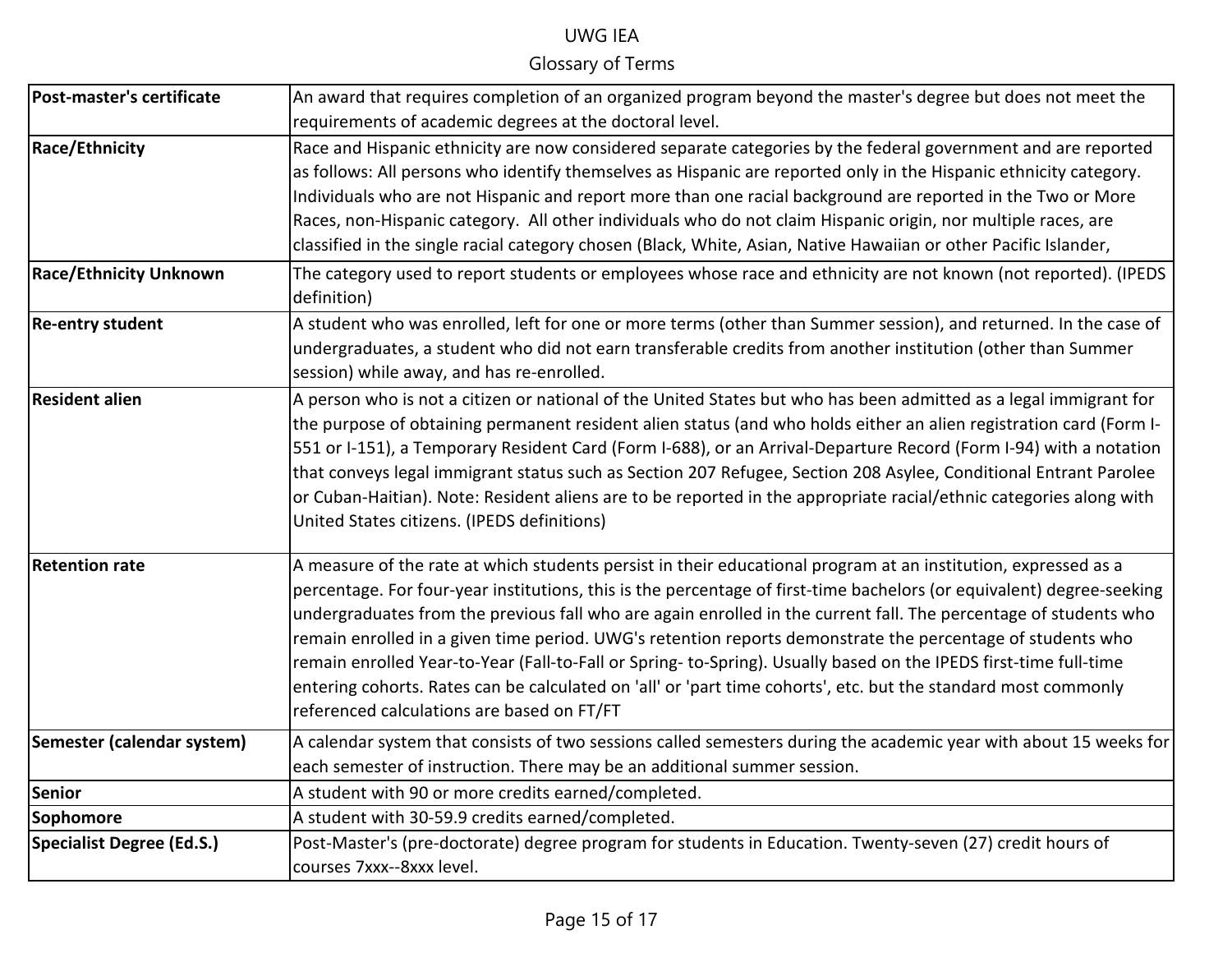| <b>Specialized Accreditation</b>      | Specialized accreditation normally applies to the evaluation of programs, departments, or schools which usually                                                  |
|---------------------------------------|------------------------------------------------------------------------------------------------------------------------------------------------------------------|
|                                       | are parts of a total collegiate or other postsecondary institution. The unit accredited may be as large as a college or                                          |
|                                       | school within a university or as small as a curriculum within a discipline. Most of the specialized accrediting                                                  |
|                                       | agencies review units within a postsecondary institution which is accredited by one of the regional accrediting<br>commissions.                                  |
| <b>Staff</b>                          | University employees who are employed part-time, full-time, or limited-term and are not classified as faculty.                                                   |
| <b>STEM</b>                           | An acronym that refers to the academic disciplines of science, technology, engineering and mathematics. STEM                                                     |
|                                       | Disciplines include majors such as biology, chemistry, computer science, environmental science, mathematics, and<br>physics.                                     |
| <b>Student Level (classification)</b> | The student's level of progress toward a degree based on the number of credit hours earned. Freshman (First-year)                                                |
|                                       | = 0 to 29 accumulated credit hours, Sophomore = 30 to 59 accumulated credit hours, Junior = 60 to 89                                                             |
|                                       | accumulated credit hours, Senior = 90 or more accumulated credit hours; Graduate students are categorized as<br>Graduate Level.                                  |
| Student-to-faculty ratio              | The ratio of FTE students to FTE instructional staff, i.e., students divided by instructional staff. The Common Data                                             |
|                                       | Set student-to-faculty ratio exclues both faculty and students in stand-alone graduate or professional programs                                                  |
|                                       | and excludes graduate student teaching assistants as faculty. The CDS calculates student-to-faculty ratio = students                                             |
|                                       | (full-time + 1/3 part-time) divided by instructional faculty (full-time + 1/3 part-time)                                                                         |
| <b>Study abroad</b>                   | Arrangement by which a student completes part of the college program studying in another country. Can be at a                                                    |
|                                       | campus abroad or through a cooperative agreement with some other U.S. college or an institution of another                                                       |
| <b>Transfer student</b>               | A student entering the reporting institution for the first time but known to have previously attended, and                                                       |
|                                       | transferring credits from, a postsecondary institution at the same level (e.g., undergraduate, graduate).                                                        |
| <b>Transient Student</b>              | A transient student is a "visiting" student who wishes to take course work at UWG for one semester and then return<br>to his or her previously enrolled college. |
| Tuition                               | Price of Instruction which varies according to state residency status, course level (graduate/undergraduate),                                                    |
|                                       | degree program, and delivery method (face-to-face/online). Does not include fess, room, board, textbooks, or                                                     |
|                                       | other expenses associated with attending university.                                                                                                             |
| <b>Two or more Races</b>              | A person not reporting as Hispanic or Latino (ethnicity), but indicates more than one race/ethnic category. (IPEDS)                                              |
|                                       | persons who are non-Hispanic multi-racial should be reported only under "Two or more races."                                                                     |
| <b>Undergraduatate student</b>        | A student admitted for the purpose of taking classes to complete programs for bachelor's degree. Enrolled in                                                     |
|                                       | courses 1xxx-4999.                                                                                                                                               |